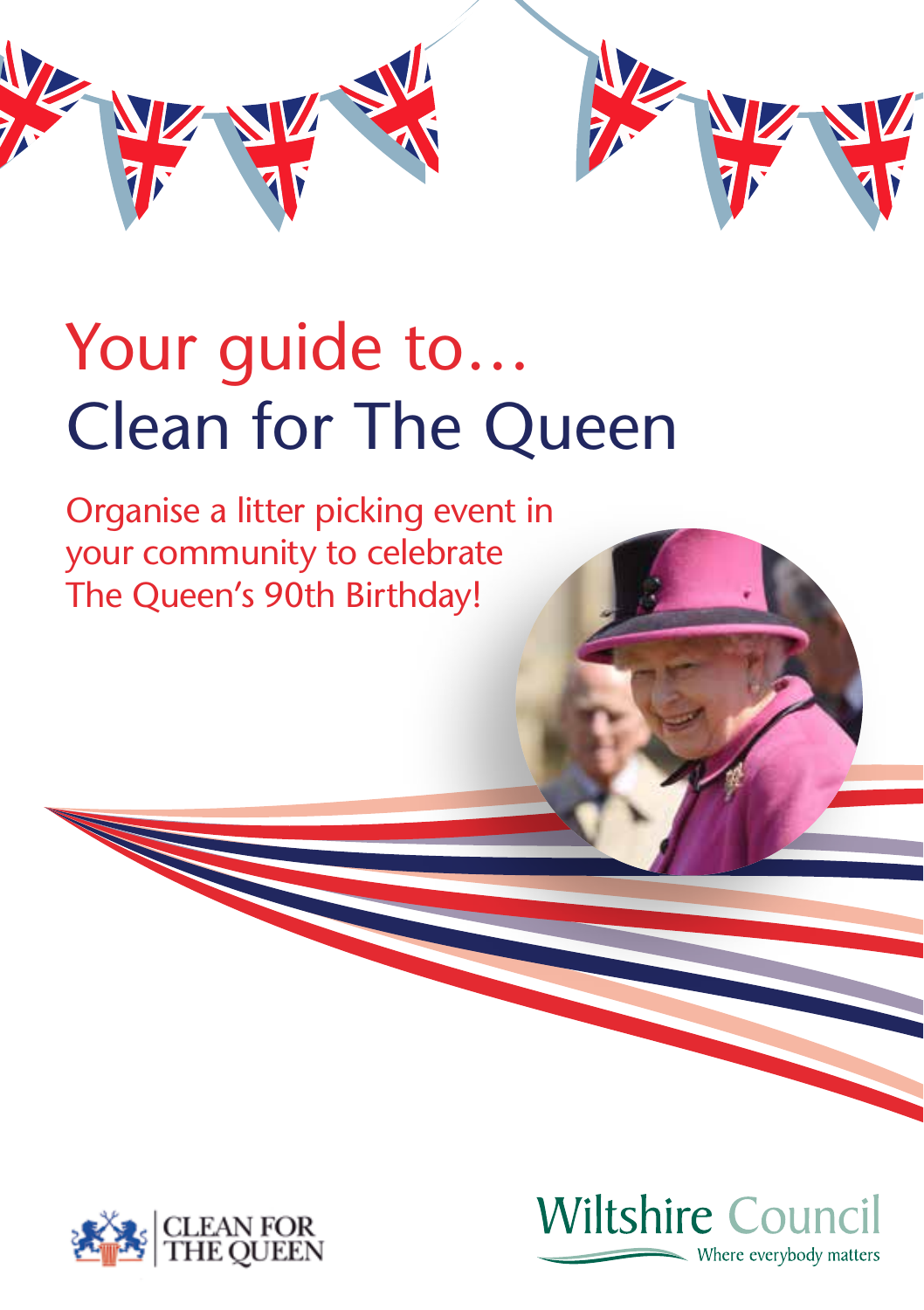# What better way could we show our gratitude to Her Majesty than to clean up our county?

Clean for The Queen is a campaign to clear up Britain in time for Her Majesty The Queen's 90th birthday, which will be officially celebrated in June 2016. The campaign was launched by Country Life magazine in partnership with Keep Britain Tidy in a bid to rally volunteers across the country to clean up their local areas.

When The Queen came to the throne, litter was not the problem that it is today. Food packaging, plastic bottles, takeaway meals and cigarette butts have all contributed to a growing menace that affects our wildlife, streets, countryside and sense of pride.

> Take part in the Clean for The Queen weekend on 4, 5 and 6 March 2016.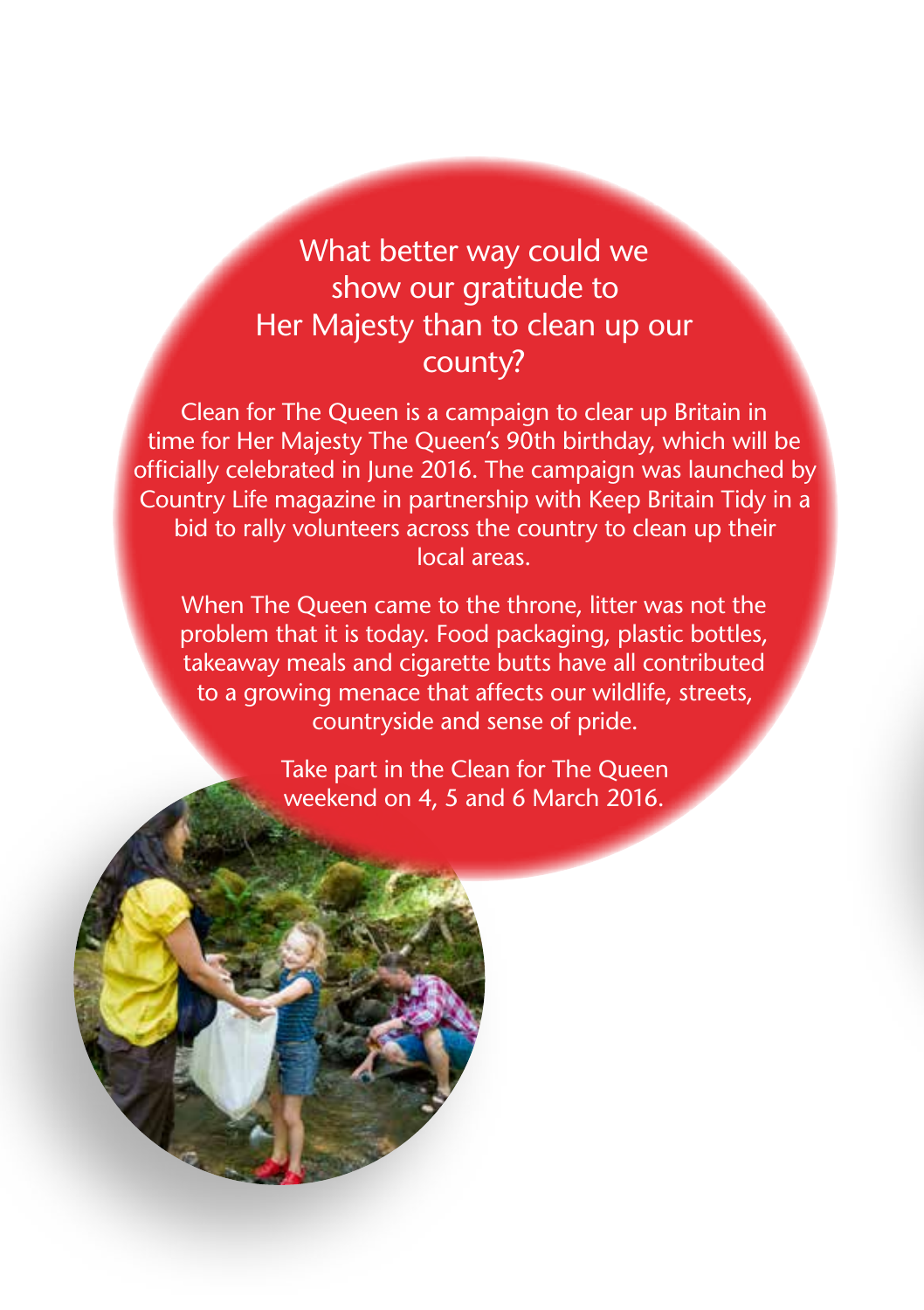# In this guide you will find:

• Getting started and registering your event

- Health and safety
- How to get your community involved
	- Check list
	- Useful contacts
	- Registration form





#### **Keep in touch by social media**

- @ CleanForTheQueen @ WiltsCouncil
- www.facebook.com/ WiltshireCouncil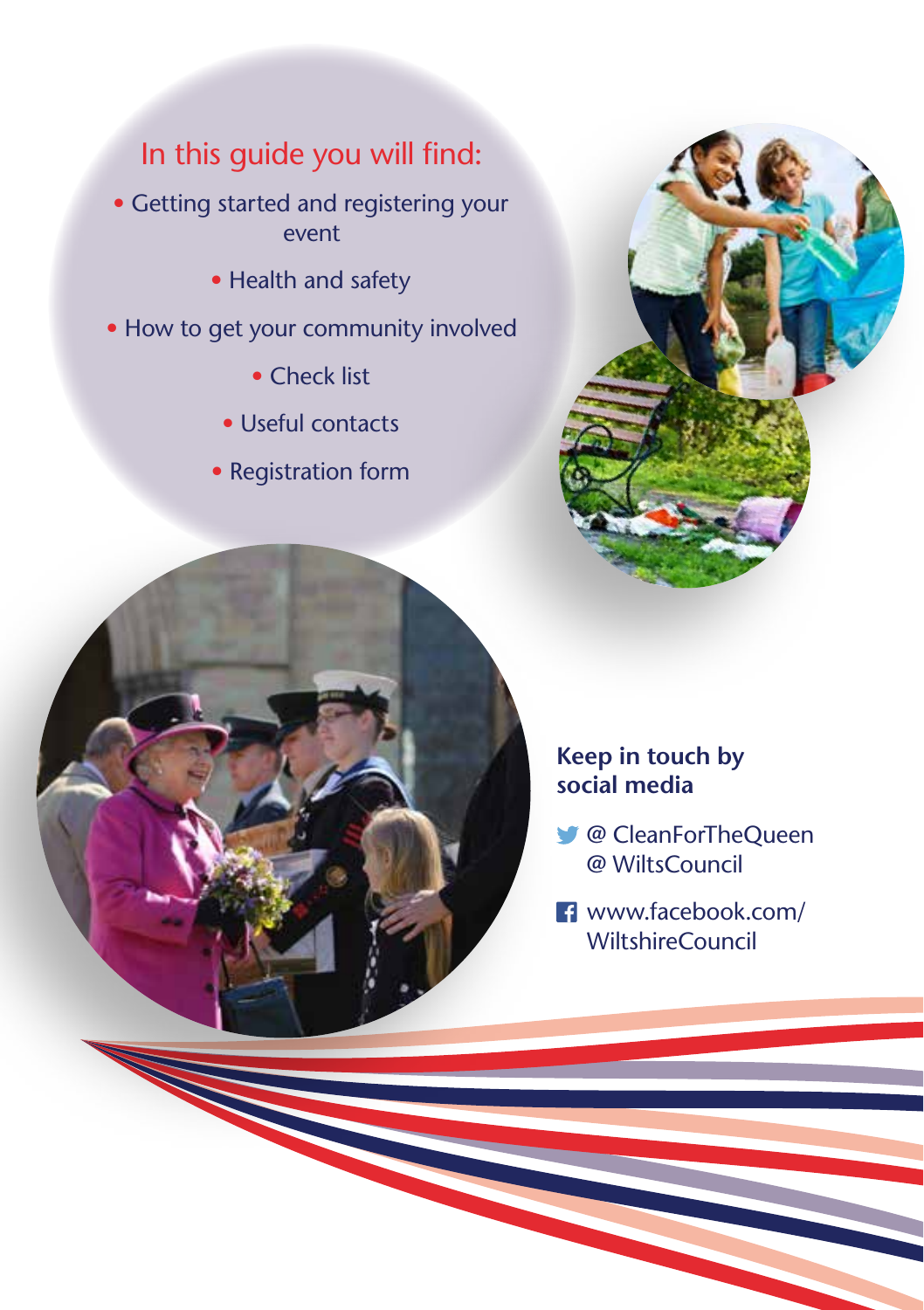## **Getting started**

**To make it easy for you to take part in Clean for The Queen, this simple guide will help you hold a litter picking event in your local area.**

Before you start planning your litter picking event, speak to your community engagement manager, your town or parish council, other local groups, your neighbours and friends. Even though you may not know many details yet, it is good to see how your community will feel about the event. Through consulting with your local community you will also be able to pick up a variety of ideas and shape the event to meet the requirements of those involved.

## Consider the location of your litter pick

It may be helpful to make a sketch map of the area to be tackled and note where the litter collection point will be. If you are expecting a large number of people, you may also want to identify a first aid and lost and found point. Mark on the map the location of any toilets and any other useful amenities. Volunteers could be separated into groups and given different routes in order to maximize litter picking.

If the land or property you intend to use is council owned please contact the council's corporate events co-ordinator on **01380 826335** or email **corporateevents@wiltshire.gov.uk**

> For all other property, permission must be obtained from the appropriate land owner.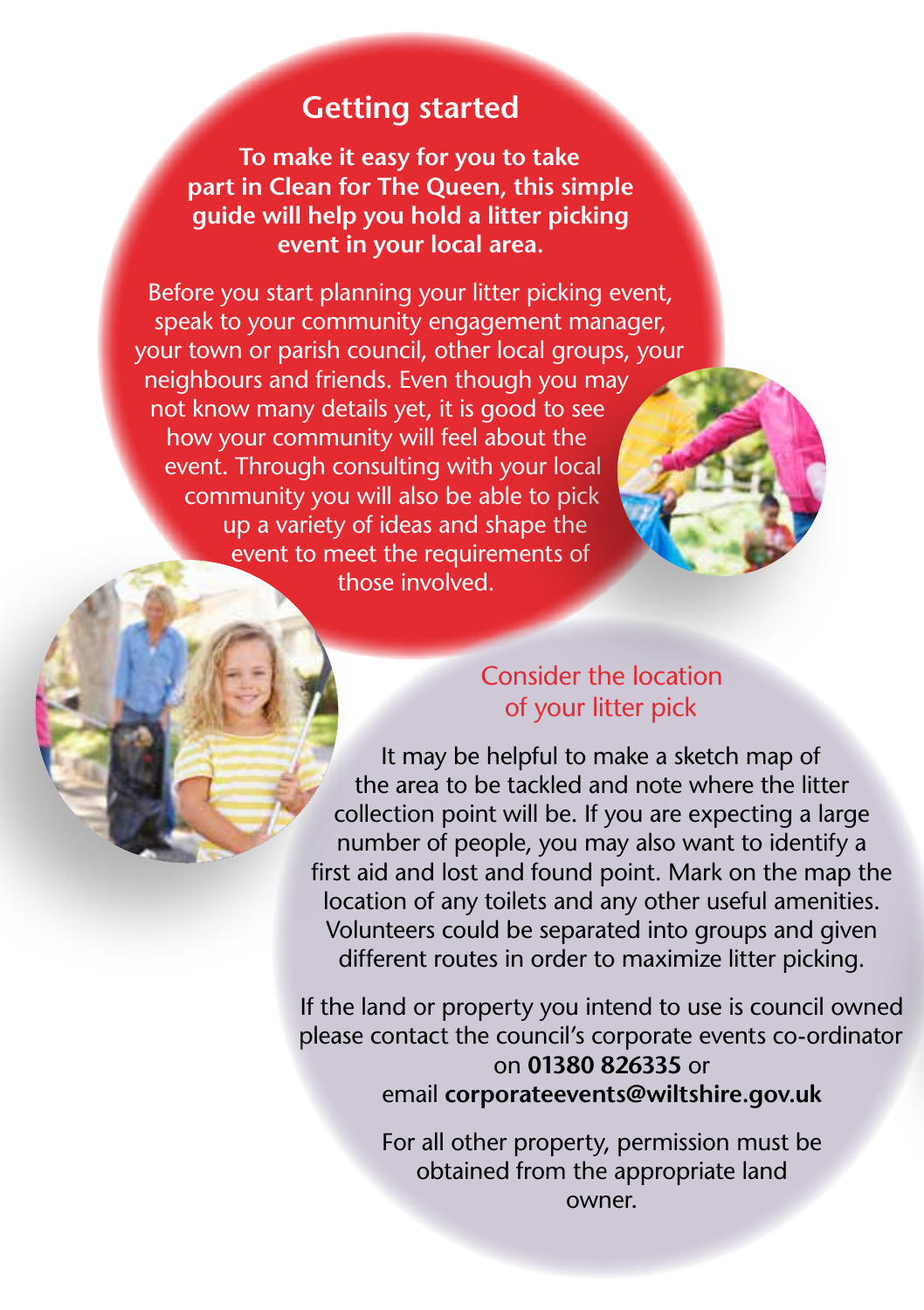### How to arrange for your litter to be collected

You will be responsible for all the litter you have collected and clearing up after the event. You can arrange for the litter to be collected by Wiltshire Council by contacting the council's **highways team** at **localhighways@wiltshire.gov.uk** or

# on **0300 4560105**.

Encourage volunteers to separate the materials they collect as much as possible so that the rubbish collected can be recycled where possible. You may want to use different coloured bags for recyclables and general rubbish.

#### Event management

We suggest one person takes overall responsibility for organising the litter picking event. You may like to join forces with a local school, community groups or businesses.



### **Register your event**

Please complete a registration form at **www.wiltshire.gov.uk/ cleanforthequeen** or complete the form at the back of this guide and send it to **areaboards@wiltshire.gov.uk**. This will allow us to support your event and send you resources to assist with your litter picking event.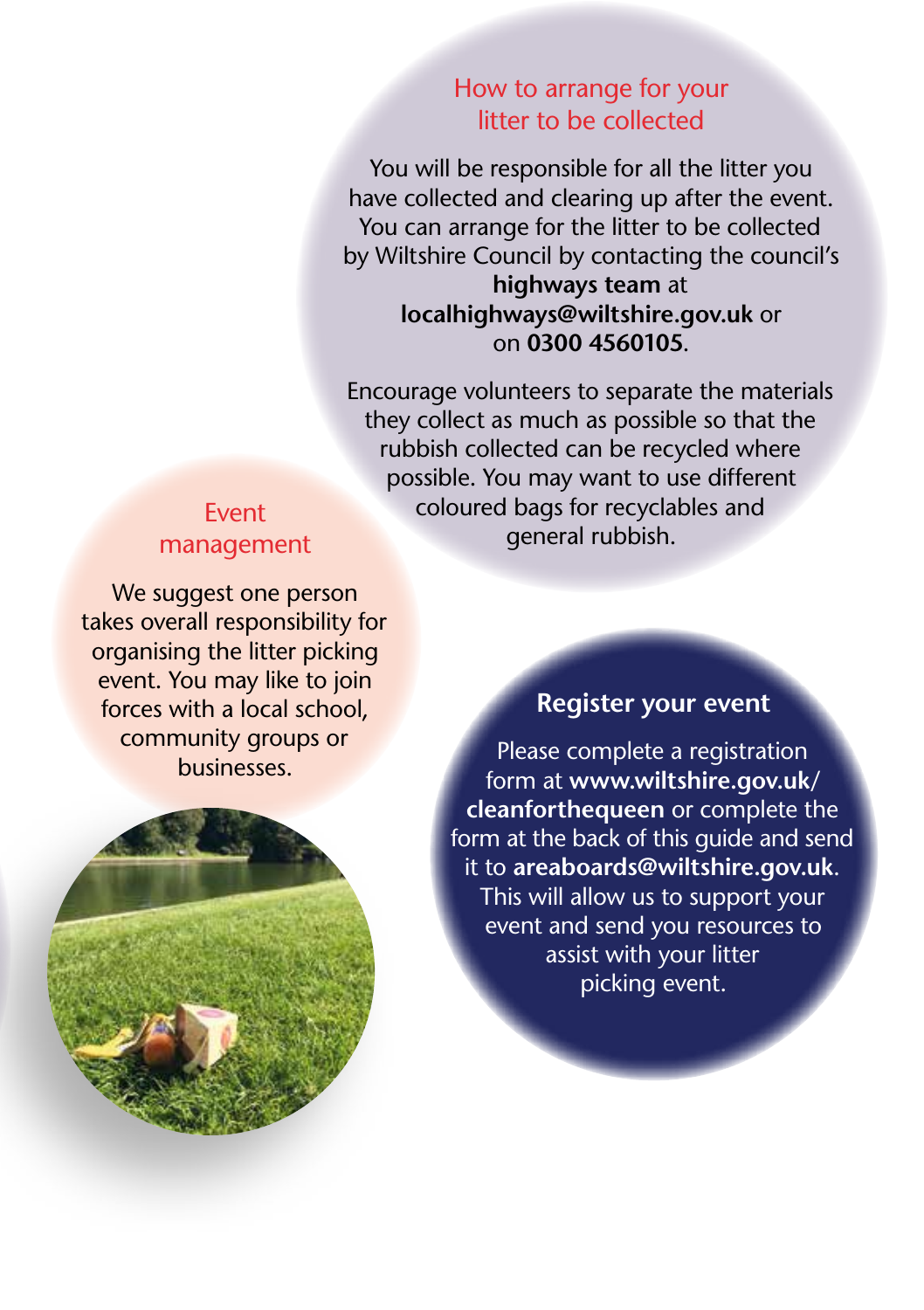

# Health and safety

## Equipment will you need

To help you get started, Wiltshire Council will provide your community area with an equipment starter kit including:

- Litter pickers
- High visibility tabards
- Bin/recycling bags
- First aid kit
- Protective aloves
- Anti-bacterial wipes
- Safety container for the collection of glass or sharp objects
- String/sticky tape.

## Risk assessment

You will need to conduct a full risk assessment of the area before the litter pick takes place. If the event is on the council's land, the council will need to see the risk assessment before the event takes place. A risk assessment form will be sent to you when you register your event. Further advice can be sought from the council's **corporate events co-ordinator** on **01380 826335** or email **corporateevents@wiltshire.gov.uk**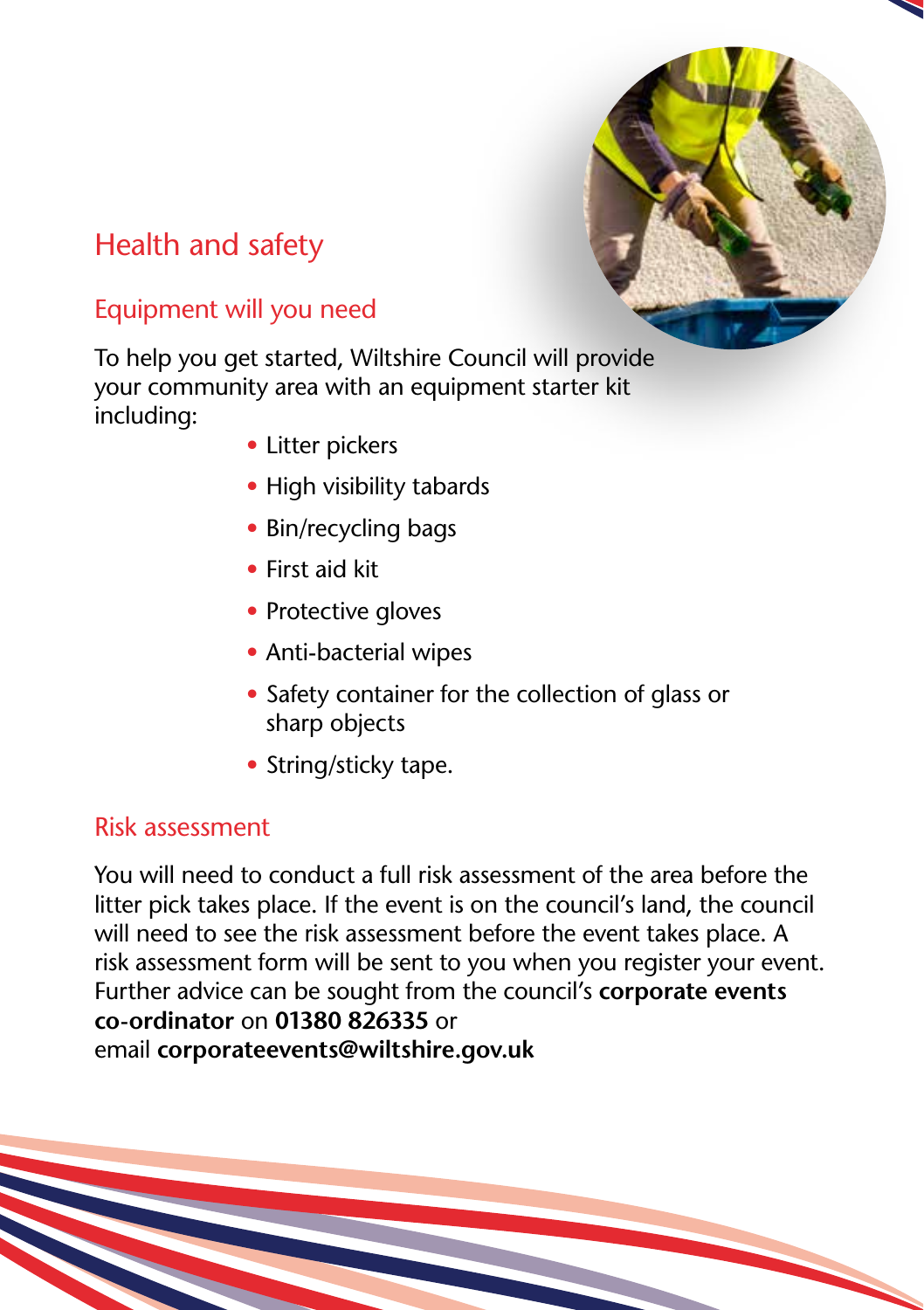## Make sure you have a first aider present

Please ensure someone is responsible for all aspects of health and safety. It must be someone who is 'competent' and understands the subject.

A basic first aid kit will be provided for small litter picking events and a qualified first aider must be present. If the event attracts a large number of people contact your local ambulance service or voluntary first aid organisations such as the Red Cross or St John Ambulance for advice. They may even be able to provide cover and assistance.

## Public liability insurance

Obtaining public liability insurance is very important and strongly recommended. This will provide cover for your legal liability arising from accidental damage or injury that may occur during the event, including damage or injury to a member of the public or their property.

If you have representatives from your local town or parish council or school, it is possible that insurance is already in place, but it is important to check that litter picking activity is covered under such insurance.

## Make a contingency plan

What would happen if bad weather was forecast on the day of the event? Would it have to be postponed? How would you let people know if it is postponed? Get a contingency plan in place in case the preferred plan fails or the situation changes.

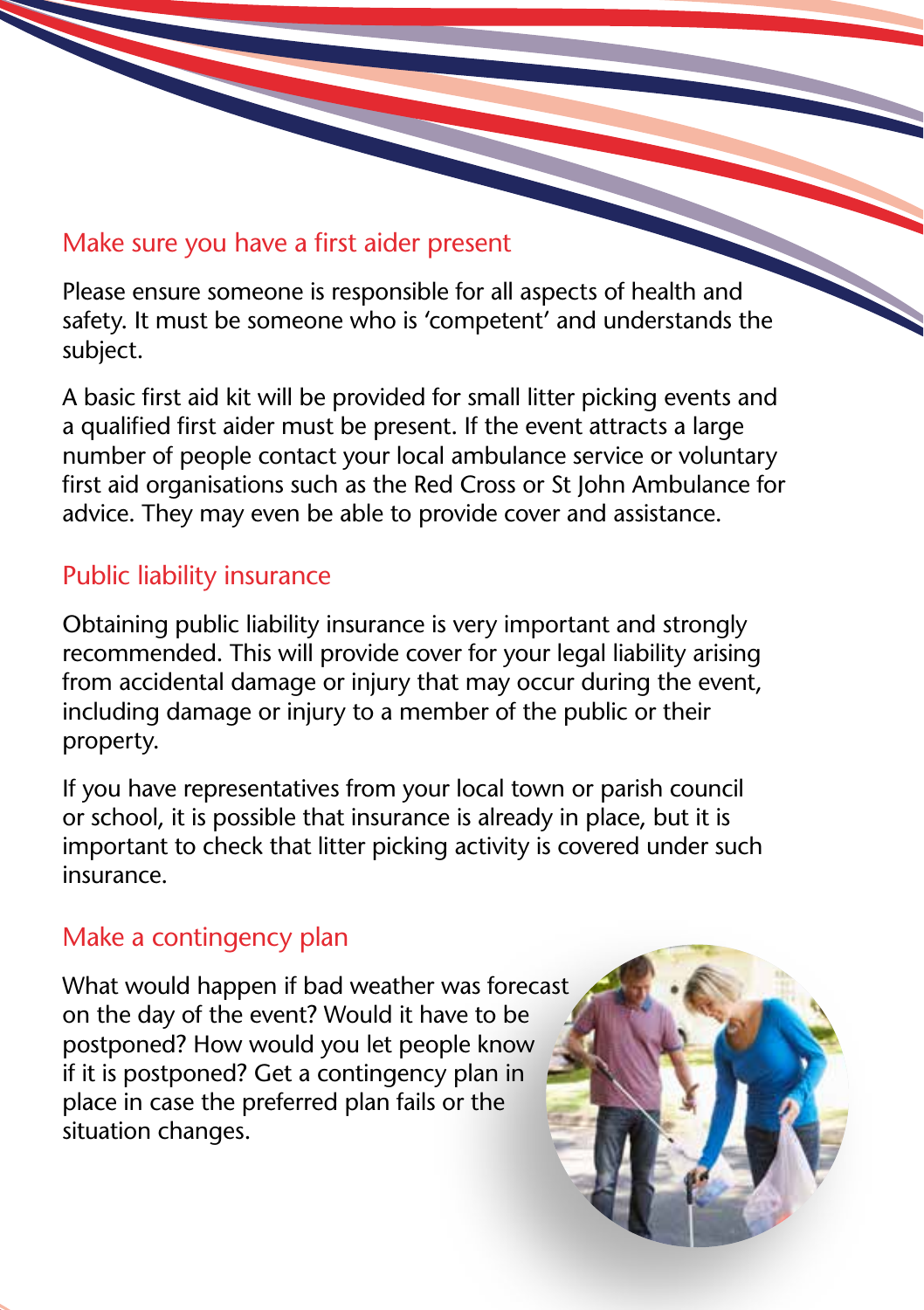# How to get your community involved

## How to let your community know the event is happening

A good place to start would be to contact your town or parish council, your community engagement manager and any other local community groups that may want to support the event or can help you advertise it locally.

Do you have a town or parish magazine you could advertise it in? Are their local notice boards where could you display posters in your community?

### Get together your volunteers

Publicise the event locally – contact friends and neighbours, encouraging them to sign up to take part. Consider speaking to community groups and local volunteers who may be interested in joining in. Search **www.wiltshire.gov.uk/wiltshireclubsandorganisationsdirectory** to find out more. You can also contact your local community engagement manager for help and support,

visit **www.wiltshire.gov.uk/community\_engagement\_managers.pdf**  for more information.

## Would you like to make your litter pick a regular event?

If you'd like to stage the event again, speak to everyone who was involved in the first event and consider how you could improve the experience. If you would like to stage the event again, in the same place, then documents such as the risk assessment can be reused.

If you are planning to continue your environmental work after your Clean for The Queen weekend, you may wish to try and secure sponsorship. Local companies may well be interested in supporting your clean up by donating money or equipment.

Alternatively, money can be raised through fundraising events e.g. car boot sale, summer fair, car wash etc.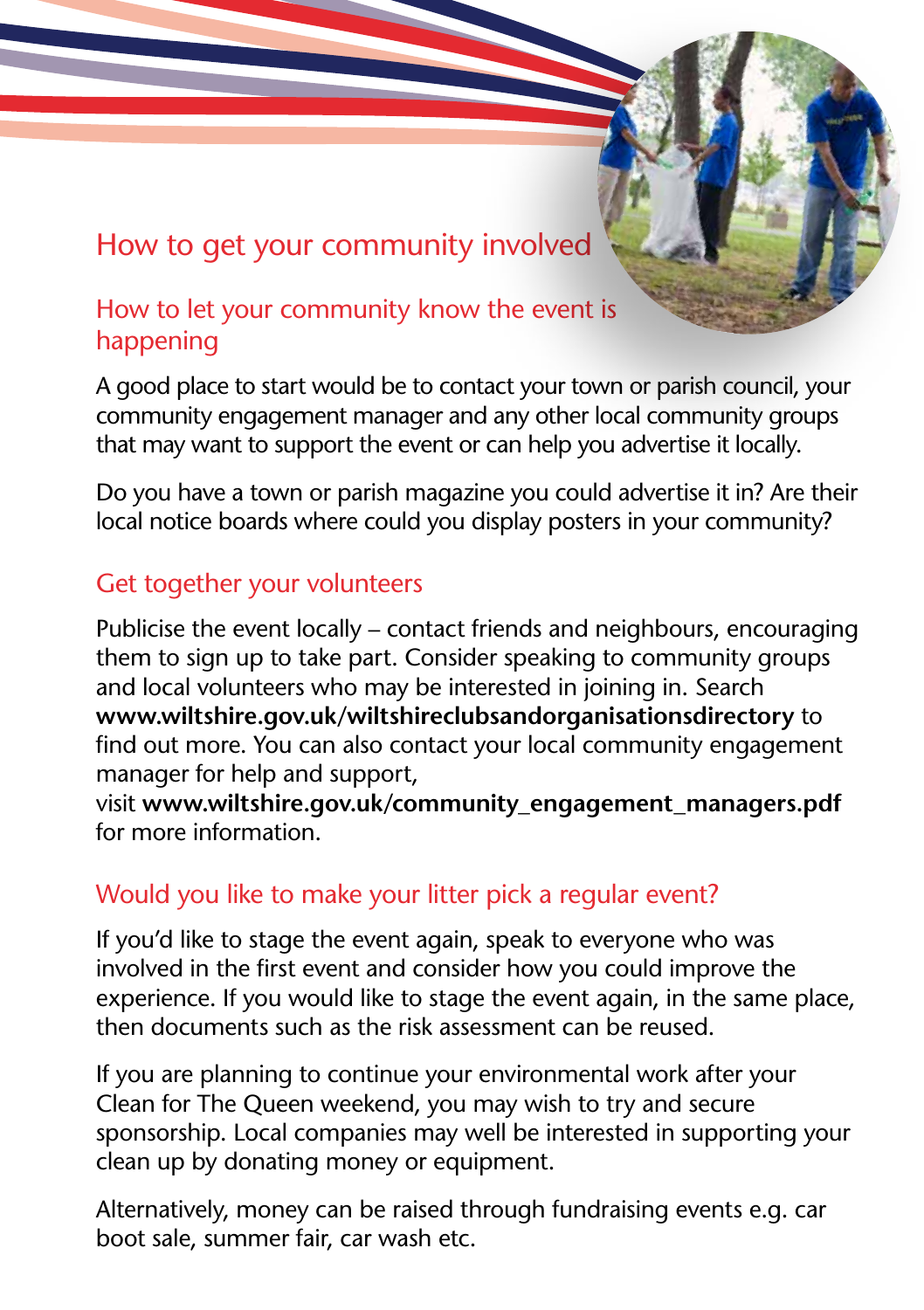# **Checklist**

The following checklist should help you to manage your litter pick and remind you of any areas you may not have considered when planning your event.

| Speak to the local community to get support                       |
|-------------------------------------------------------------------|
| Speak to your community engagement manager town or parish council |
| Identify the location you want to clean and contact land owner    |
| Arrange litter disposal                                           |
| Complete event registration form                                  |
| Complete risk assessment                                          |
| Arrange public liability insurance                                |
| Arrange adequate first aid                                        |
| Make a site plan and contingency plan                             |
| Arrange to collect your equipment                                 |
| Ensure health and safety actions are in place                     |
| Promote your event to your local community                        |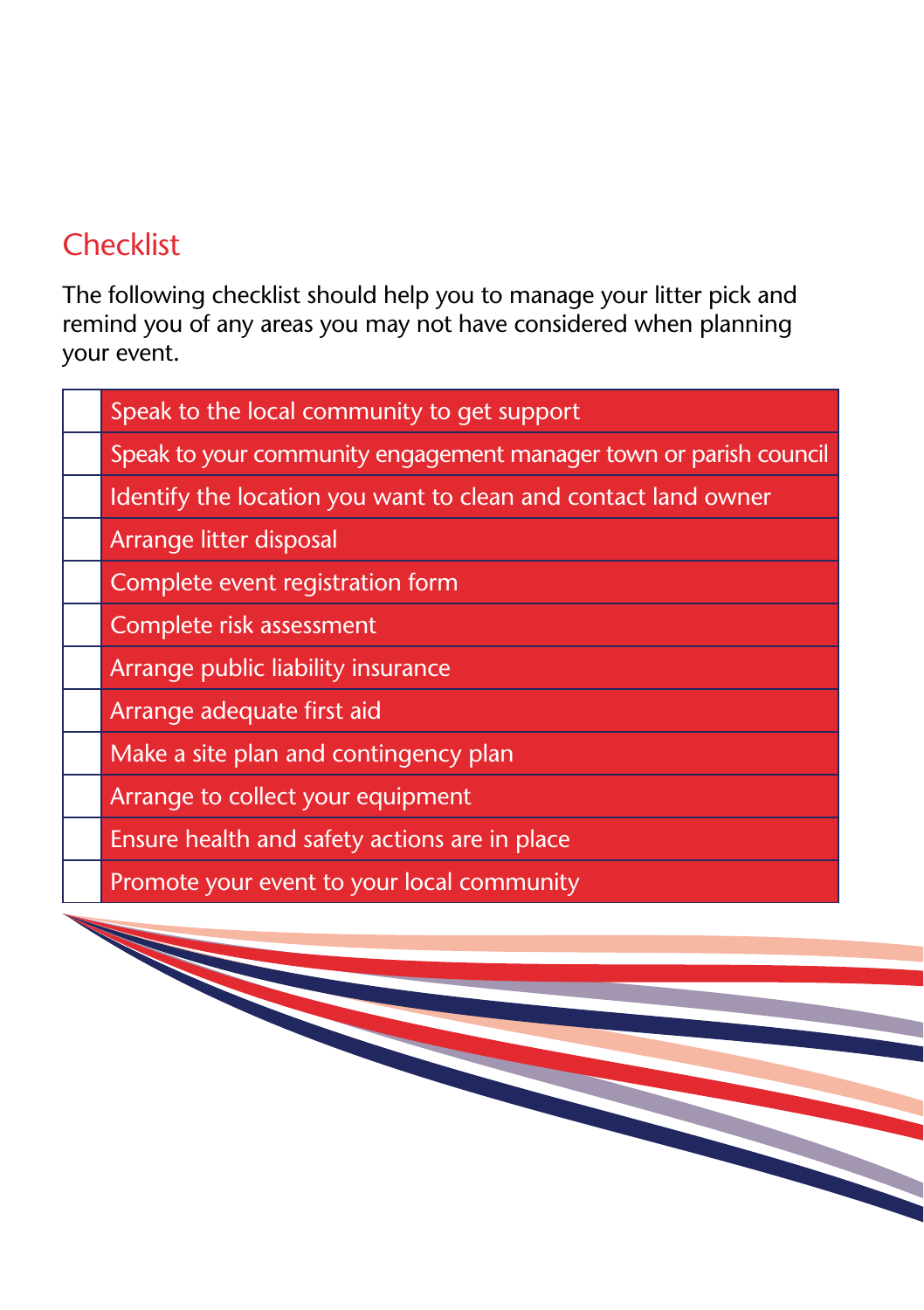# Registering your event

Please complete this form or provide the following information by email at least two weeks before your planned event and send it to **areaboards@wiltshire.gov.uk**

The council will look at what you are proposing and process your application before contacting you regarding the next steps including details of your equipment collection.

Name of organiser:

Organisation (if applicable):

Email address:

Contact address:

Telephone number (daytime):

Telephone number (evening):

Location of event:

Are you working with any organisations/school? (Please provide details)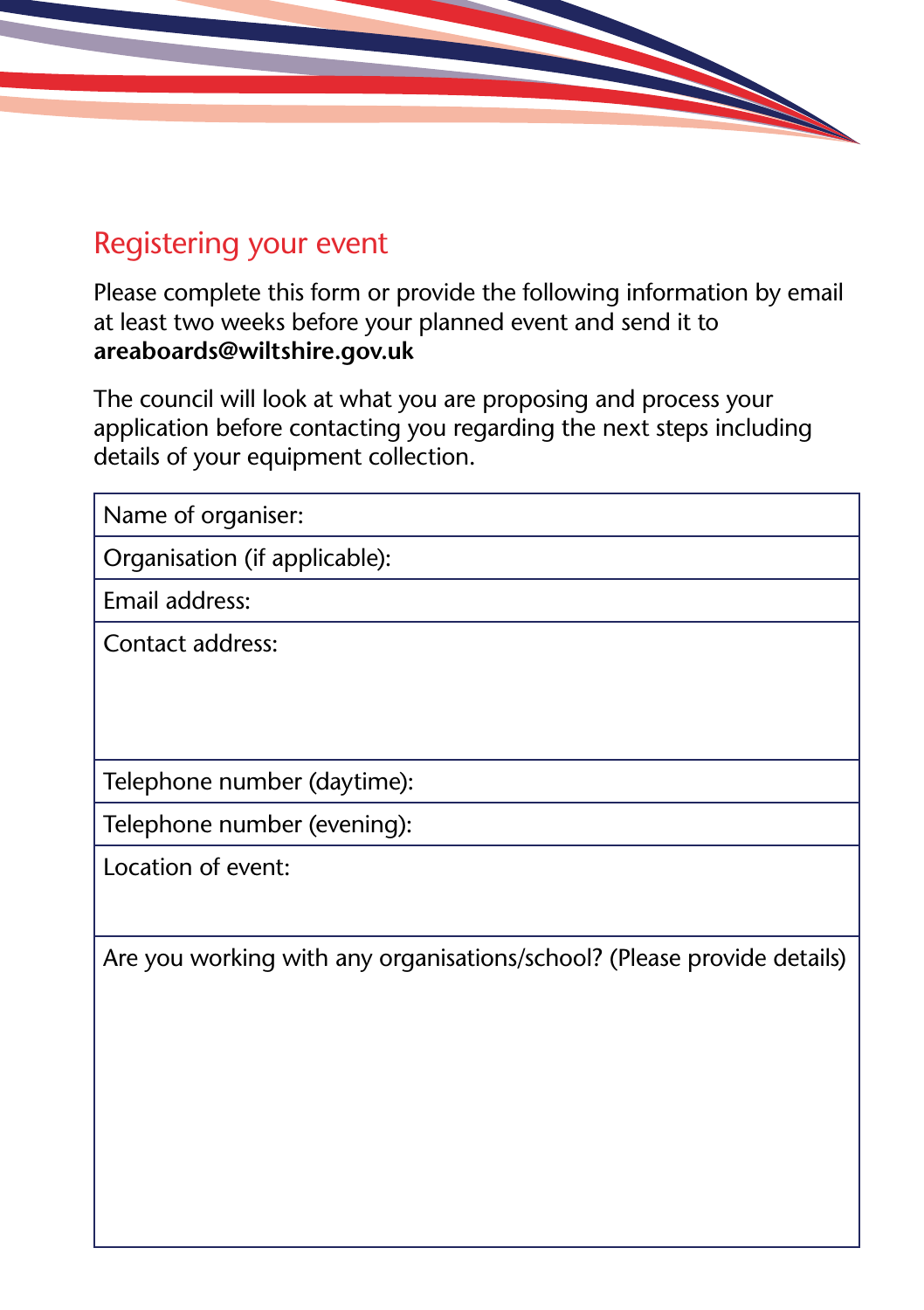# Useful contacts

**General advice on event safety and risk assessment/permission to use council land:**

Corporate Events Co-ordinator, Wiltshire Council Tel: **01380 734698** Mob: **07825 400377** Email: **kevin.oliver@wiltshire.gov.uk**

#### **First Aid:**

Great Western Ambulance Service – Tel: **01249 858500** St John Ambulance – Tel: **01380 728362** British Red Cross Society – Tel: **01793 859930**

#### **Waste Disposal:**

Wiltshire Council's Highways Team – **localhighways@wiltshire.gov.uk**  Tel: **0300 456 0105**

#### **Hazardous Waste:**

Environment Agency (24 hour hotline) – Tel: **0800 80 70 60**

#### **Avoiding complaints of noise:**

Environmental Protection service – **publicprotectionwest@wiltshire.gov.uk**

#### **Press Releases:**

Communications Team – **communications@wiltshire.gov.uk**